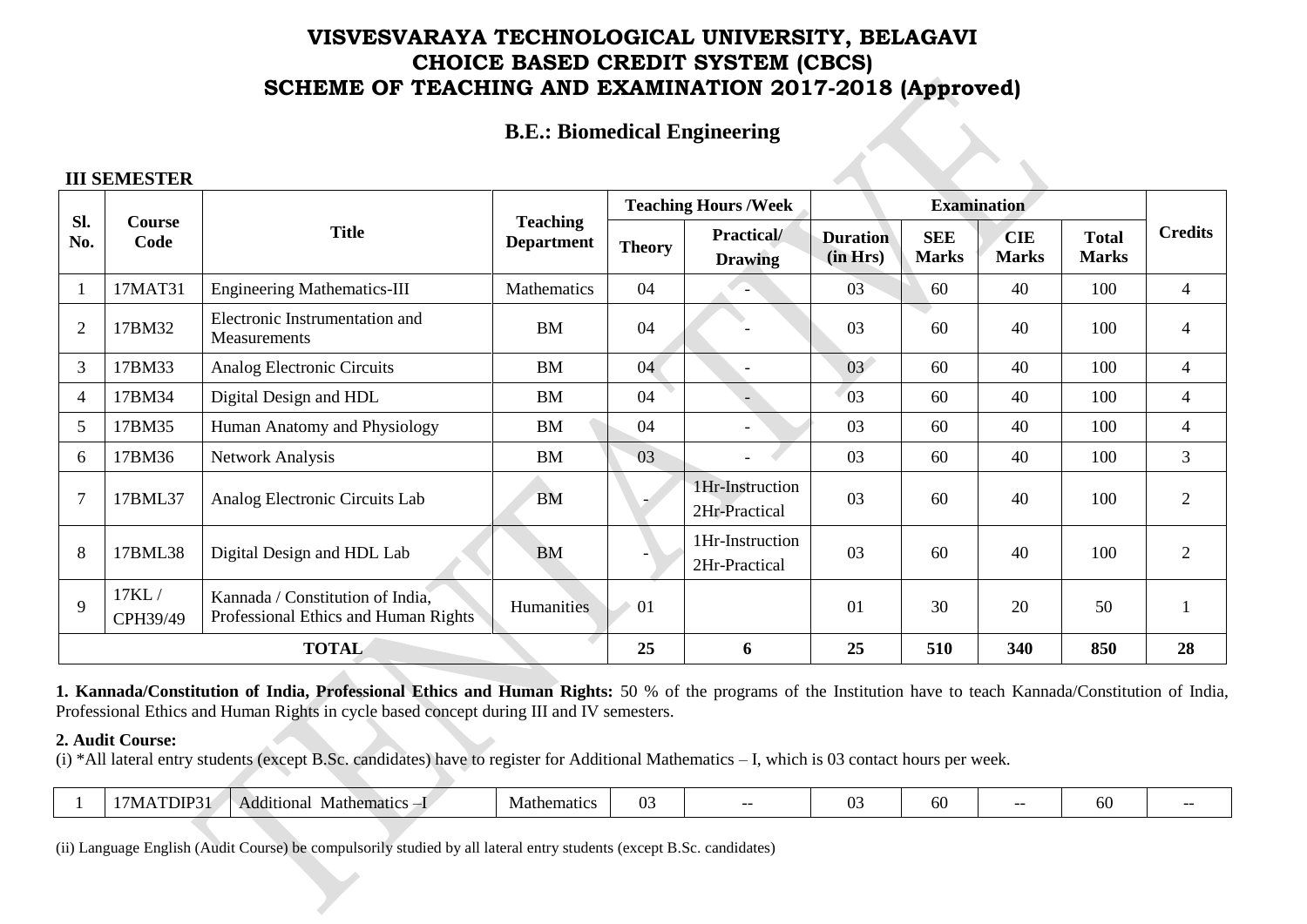## **B.E. Biomedical Engineering**

#### **IV SEMESTER**

|                       |                        |                                                                          |                                      |               | <b>Teaching Hours /Week</b>          |                             |                            | <b>Examination</b>         |                              |                |
|-----------------------|------------------------|--------------------------------------------------------------------------|--------------------------------------|---------------|--------------------------------------|-----------------------------|----------------------------|----------------------------|------------------------------|----------------|
| Sl.<br>N <sub>0</sub> | <b>Subject</b><br>Code | Title                                                                    | <b>Teaching</b><br><b>Department</b> | <b>Theory</b> | <b>Practical</b> /<br><b>Drawing</b> | <b>Duration</b><br>(in Hrs) | <b>SEE</b><br><b>Marks</b> | <b>CIE</b><br><b>Marks</b> | <b>Total</b><br><b>Marks</b> | <b>Credits</b> |
|                       | 17MAT41                | <b>Engineering Mathematics-IV</b>                                        | Mathematics                          | 04            |                                      | 03                          | 60                         | 40                         | 100                          | 4              |
| $\overline{2}$        | 17BM42                 | Signal Conditioning and Data<br><b>Acquisition Circuits</b>              | <b>BM</b>                            | 04            |                                      | 03                          | 60                         | 40                         | 100                          | 4              |
| 3                     | 17BM43                 | <b>Embedded Controllers</b>                                              | <b>BM</b>                            | 04            | $\overline{\phantom{0}}$             | 03 <sup>°</sup>             | 60                         | 40                         | 100                          | 4              |
| 4                     | 17BM44                 | <b>Control Systems</b>                                                   | <b>BM</b>                            | 04            |                                      | 03                          | 60                         | 40                         | 100                          | 4              |
| 5                     | 17BM45                 | <b>Biomedical Transducers and</b><br>Measurements                        | <b>BM</b>                            | 04            |                                      | 03                          | 60                         | 40                         | 100                          | 4              |
| 6                     | 17BM46                 | Scientific and Analytical<br>Instrumentation                             | <b>BM</b>                            | 03            |                                      | 03                          | 60                         | 40                         | 100                          | 3              |
|                       | 17BML47                | <b>Embedded Controllers Lab</b>                                          | <b>BM</b>                            |               | 1Hr-Instruction<br>2Hr-Practical     | 03                          | 60                         | 40                         | 100                          | $\overline{2}$ |
| 8                     | 17BML48                | <b>Biomedical Transducers and</b><br><b>Measurements Lab</b>             | <b>BM</b>                            |               | 1Hr-Instruction<br>2Hr-Practical     | 03                          | 60                         | 40                         | 100                          | $\overline{2}$ |
| 9                     | 17KL/<br>CPH39/49      | Kannada / Constitution of India,<br>Professional Ethics and Human Rights | Humanities                           | 01            |                                      | 01                          | 30                         | 20                         | 50                           |                |
|                       | <b>TOTAL</b>           |                                                                          |                                      |               | 06                                   | 25                          | 510                        | 340                        | 850                          | 28             |

**1. Kannada/Constitution of India, Professional Ethics and Human Rights:** 50 % of the programs of the Institution have to teach Kannada/Constitution of India, Professional Ethics and Human Rights in cycle based concept during III and IV semesters.

### **2. Audit Course:**

(i) \*All lateral entry students (except B.Sc. candidates) have to register for Additional Mathematics – I, which is 03 contact hours per week.

|  | $T\Box$ $P4_1$<br>/ΜΔ | $\cdots$<br>-11<br>Additional<br>Mathematics | Vlathematic | $\sim$<br>- 14<br>v. |  | ⌒<br>$\mathbf{v}$ | bU |  | nu |  |
|--|-----------------------|----------------------------------------------|-------------|----------------------|--|-------------------|----|--|----|--|
|--|-----------------------|----------------------------------------------|-------------|----------------------|--|-------------------|----|--|----|--|

(ii) Language English (Audit Course) be compulsorily studied by all lateral entry students (except B.Sc. candidates)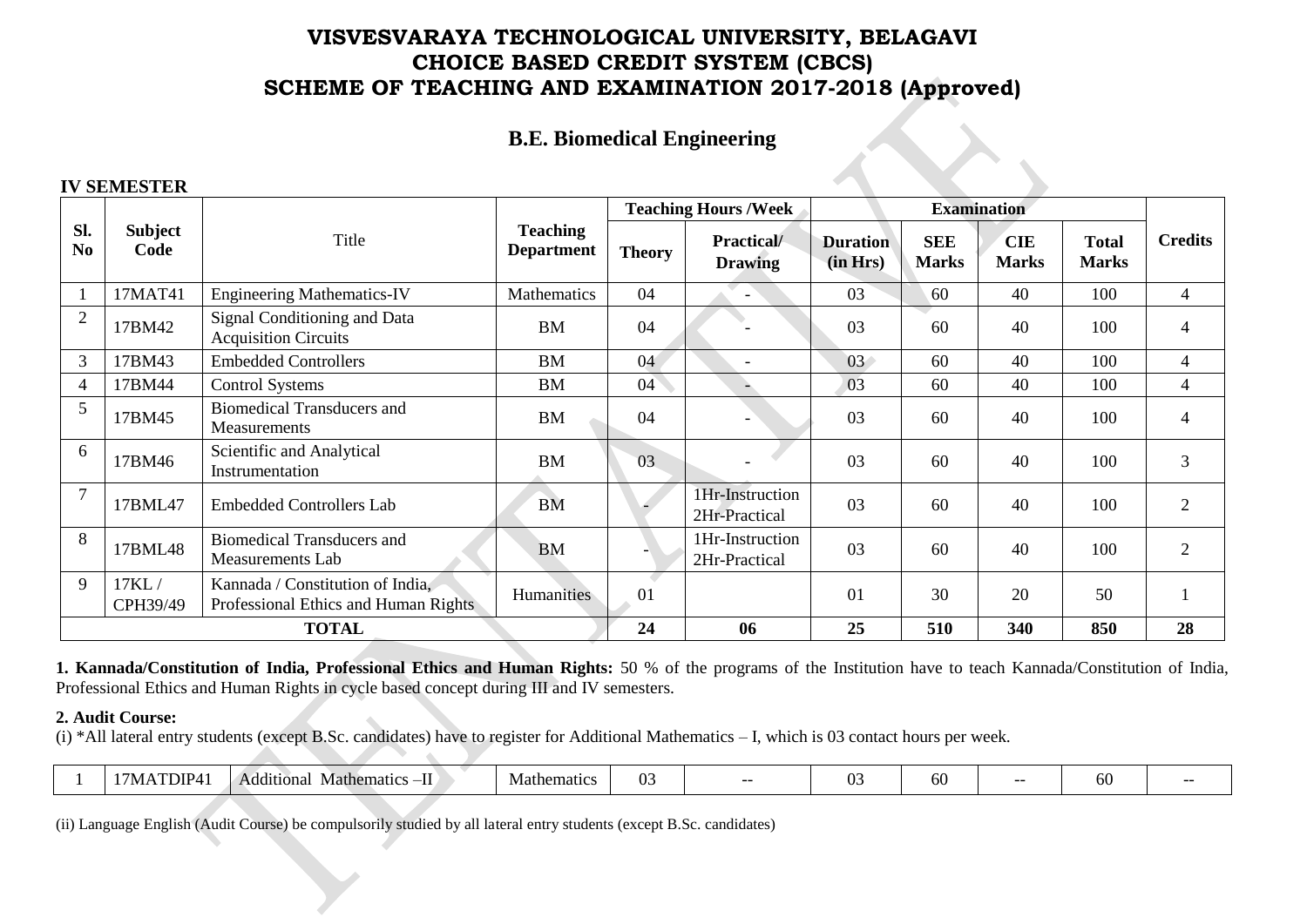## **B.E. Biomedical Engineering**

 $\rightsquigarrow$ 

#### **V SEMESTER**

|                       |                 |                                                          |                                      |               | <b>Teaching Hours /Week</b>         |                             |                            | <b>Examination</b>         |                              |                |
|-----------------------|-----------------|----------------------------------------------------------|--------------------------------------|---------------|-------------------------------------|-----------------------------|----------------------------|----------------------------|------------------------------|----------------|
| Sl.<br>N <sub>0</sub> | Subject<br>Code | Title                                                    | <b>Teaching</b><br><b>Department</b> | <b>Theory</b> | <b>Practical/</b><br><b>Drawing</b> | <b>Duration</b><br>(in Hrs) | <b>SEE</b><br><b>Marks</b> | <b>CIE</b><br><b>Marks</b> | <b>Total</b><br><b>Marks</b> | <b>Credits</b> |
|                       | 17ES51          | Management and Entrepreneurship<br>Development           | BM/<br><b>Humanities</b>             | 04            |                                     | 03                          | 60                         | 40                         | 100                          | 4              |
| $\overline{2}$        | 17BM52          | Fundamentals of Signals & DSP                            | BM                                   | 04            | $\overline{\phantom{0}}$            | 03                          | 60                         | 40                         | 100                          | 4              |
| 3                     | 17BM53          | Clinical Instrumentation-I                               | BM                                   | 04            |                                     | 03                          | 60                         | 40                         | 100                          | 4              |
| 4                     | 17BM54          | Biomedical Equipment's                                   | BM                                   | 04            |                                     | 03                          | 60                         | 40                         | 100                          | 4              |
|                       | 17BM55X         | Professional Elective-I                                  | BM                                   | 03            | $\overline{\phantom{0}}$            | 03                          | 60                         | 40                         | 100                          | 3              |
| 6                     | 17BM56X         | Open Elective-I                                          | <b>BM</b>                            | 03            | $\overline{\phantom{a}}$            | 03                          | 60                         | 40                         | 100                          | 3              |
| −                     | 17BML57         | Signal Conditioning Circuits and Data<br>Acquisition Lab | BM                                   |               | 1Hr-Instruction<br>2Hr-Practical    | 03                          | 60                         | 40                         | 100                          | 2              |
| 8                     | 17BML58         | Clinical Instrumentation Lab                             | BM                                   |               | 1Hr-Instruction<br>2Hr-Practical    | 03                          | 60                         | 40                         | 100                          | 2              |
|                       | <b>TOTAL</b>    |                                                          |                                      | 22            | 06                                  | 24                          | 480                        | 320                        | 800                          | 26             |
|                       |                 |                                                          |                                      |               |                                     |                             |                            |                            |                              |                |

|         | <b>Professional Elective-I</b>           | <b>Open Elective-L</b> |                                            |
|---------|------------------------------------------|------------------------|--------------------------------------------|
| 17BM551 | <b>VLSI</b> Design                       | 17BM561                | <b>Computer Organization</b>               |
| 17BM552 | <b>Rehabilitation Engineering</b>        | 17BM562                | Virtual Bio-Instrumentation                |
| 17BM553 | Hospital Design, Planning and Management | 17BM563                | <b>Operating Systems</b>                   |
| 17BM554 | <b>Biomedical Nanotechnology</b>         | 17BM564                | <b>Medical Physics</b>                     |
|         |                                          | 17NC561                | Essentials of NCC (common to all branches) |

**\*\*\***Students can select any one of the open electives offered by any Department (Please refer to consolidated list of VTU for open electives). Selection of an open elective is not allowed, if:

· The candidate has no pre – requisite knowledge.

- · The candidate has studied similar content course during previous semesters.
- · The syllabus content of the selected open elective is similar to that of Departmental core course(s) or to be studied Professional elective(s). Registration to open electives shall be documented under the guidance of Programme Coordinator and Adviser.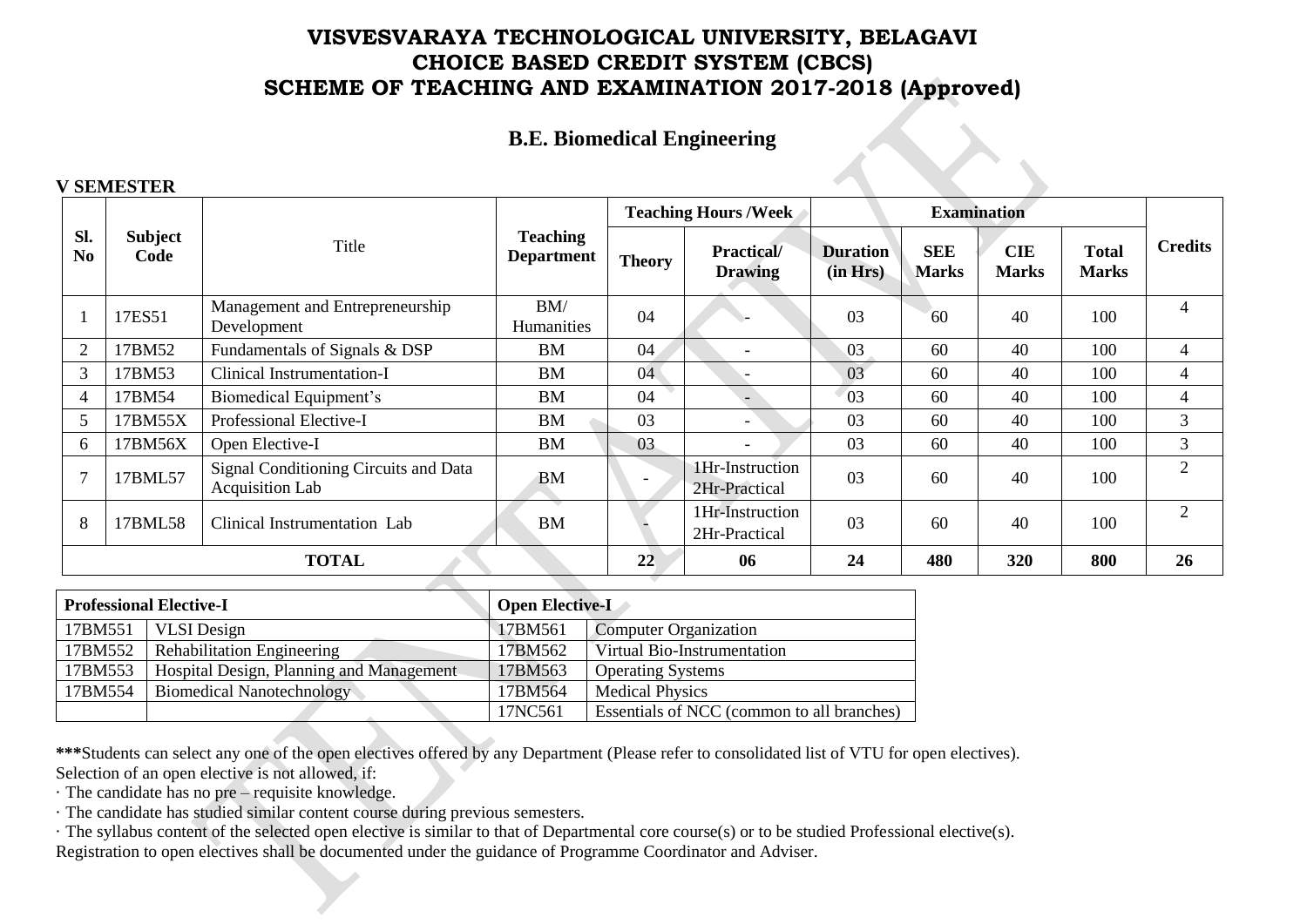# **B.E. Biomedical Engineering**

### **VI SEMESTER**

| SI.<br><b>Subject</b><br><b>Teaching</b><br>Title<br><b>SEE</b><br><b>CIE</b><br><b>Total</b><br>Practical/<br><b>Duration</b><br>N <sub>0</sub><br>Code<br><b>Department</b><br><b>Theory</b><br>(in Hrs)<br><b>Marks</b><br><b>Marks</b><br><b>Marks</b><br><b>Drawing</b><br>4<br>Analog and Digital Communication<br>03<br>04<br>60<br>40<br>17BM61<br><b>BM</b><br>100<br><b>Systems</b><br>4<br>$\overline{2}$<br>04<br>03<br>60<br>40<br>100<br><b>BM</b><br>17BM62<br><b>Medical Image Processing</b><br>$\overline{4}$<br>03<br>04<br>3<br>OOPs with C++<br><b>BM</b><br>60<br>40<br>100<br>17BM63<br>4<br>04<br>03<br>40<br>Clinical Instrumentation-II<br><b>BM</b><br>60<br>100<br>17BM64<br>4<br>$\mathfrak{Z}$<br>0 <sub>3</sub><br>03<br>60<br>40<br>17BM65X<br>Professional Elective-II<br><b>BM</b><br>100<br>5<br>3<br>03<br>03<br>60<br>40<br>Open Elective-II<br><b>BM</b><br>100<br>17BM66X<br>6 |  |  |  |  | <b>Teaching Hours /Week</b> | <b>Examination</b> |  |                |
|-----------------------------------------------------------------------------------------------------------------------------------------------------------------------------------------------------------------------------------------------------------------------------------------------------------------------------------------------------------------------------------------------------------------------------------------------------------------------------------------------------------------------------------------------------------------------------------------------------------------------------------------------------------------------------------------------------------------------------------------------------------------------------------------------------------------------------------------------------------------------------------------------------------------------|--|--|--|--|-----------------------------|--------------------|--|----------------|
|                                                                                                                                                                                                                                                                                                                                                                                                                                                                                                                                                                                                                                                                                                                                                                                                                                                                                                                       |  |  |  |  |                             |                    |  | <b>Credits</b> |
|                                                                                                                                                                                                                                                                                                                                                                                                                                                                                                                                                                                                                                                                                                                                                                                                                                                                                                                       |  |  |  |  |                             |                    |  |                |
|                                                                                                                                                                                                                                                                                                                                                                                                                                                                                                                                                                                                                                                                                                                                                                                                                                                                                                                       |  |  |  |  |                             |                    |  |                |
|                                                                                                                                                                                                                                                                                                                                                                                                                                                                                                                                                                                                                                                                                                                                                                                                                                                                                                                       |  |  |  |  |                             |                    |  |                |
|                                                                                                                                                                                                                                                                                                                                                                                                                                                                                                                                                                                                                                                                                                                                                                                                                                                                                                                       |  |  |  |  |                             |                    |  |                |
|                                                                                                                                                                                                                                                                                                                                                                                                                                                                                                                                                                                                                                                                                                                                                                                                                                                                                                                       |  |  |  |  |                             |                    |  |                |
|                                                                                                                                                                                                                                                                                                                                                                                                                                                                                                                                                                                                                                                                                                                                                                                                                                                                                                                       |  |  |  |  |                             |                    |  |                |
| 03<br><b>BM</b><br>60<br>40<br>100<br>7<br>Medical Image Processing Lab<br>17BML67<br>2Hr-Practical                                                                                                                                                                                                                                                                                                                                                                                                                                                                                                                                                                                                                                                                                                                                                                                                                   |  |  |  |  | 1Hr-Instruction             |                    |  | $\overline{2}$ |
| $\overline{2}$<br>1Hr-Instruction<br>03<br>8<br>60<br>40<br>100<br>17BML68<br>OOPs with C++Lab<br><b>BM</b><br>2Hr-Practical                                                                                                                                                                                                                                                                                                                                                                                                                                                                                                                                                                                                                                                                                                                                                                                          |  |  |  |  |                             |                    |  |                |
| <b>TOTAL</b><br>22<br>480<br>26<br>24<br>320<br>800<br>6                                                                                                                                                                                                                                                                                                                                                                                                                                                                                                                                                                                                                                                                                                                                                                                                                                                              |  |  |  |  |                             |                    |  |                |

|         | <b>Professional Elective-II</b>     | <b>Open Elective-II</b> |                                                         |
|---------|-------------------------------------|-------------------------|---------------------------------------------------------|
| 17BM651 | <b>Biosensors and Smart Sensors</b> | 17BM661                 | Mobile Communication                                    |
| 17BM652 | Distributed Sensor Networks         | 17BM662                 | <b>Software Engineering</b>                             |
| 17BM653 | <b>Bioinformatics</b>               | 17BM663                 | Embedded System Design and Programming                  |
| 17BM654 | Biomechanics and Biodynamics        | 17BM664                 | <b>Statistics and Numerical Methods</b>                 |
|         |                                     | 17CS661                 | Mobile Application Development (common to all branches) |

**\*\*\***Students can select any one of the open electives offered by any Department (Please refer to consolidated list of VTU for open electives). Selection of an open elective is not allowed, if:

· The candidate has no pre – requisite knowledge.

· The candidate has studied similar content course during previous semesters.

· The syllabus content of the selected open elective is similar to that of Departmental core course(s) or to be studied Professional elective(s). Registration to open electives shall be documented under the guidance of Programme Coordinator and Adviser.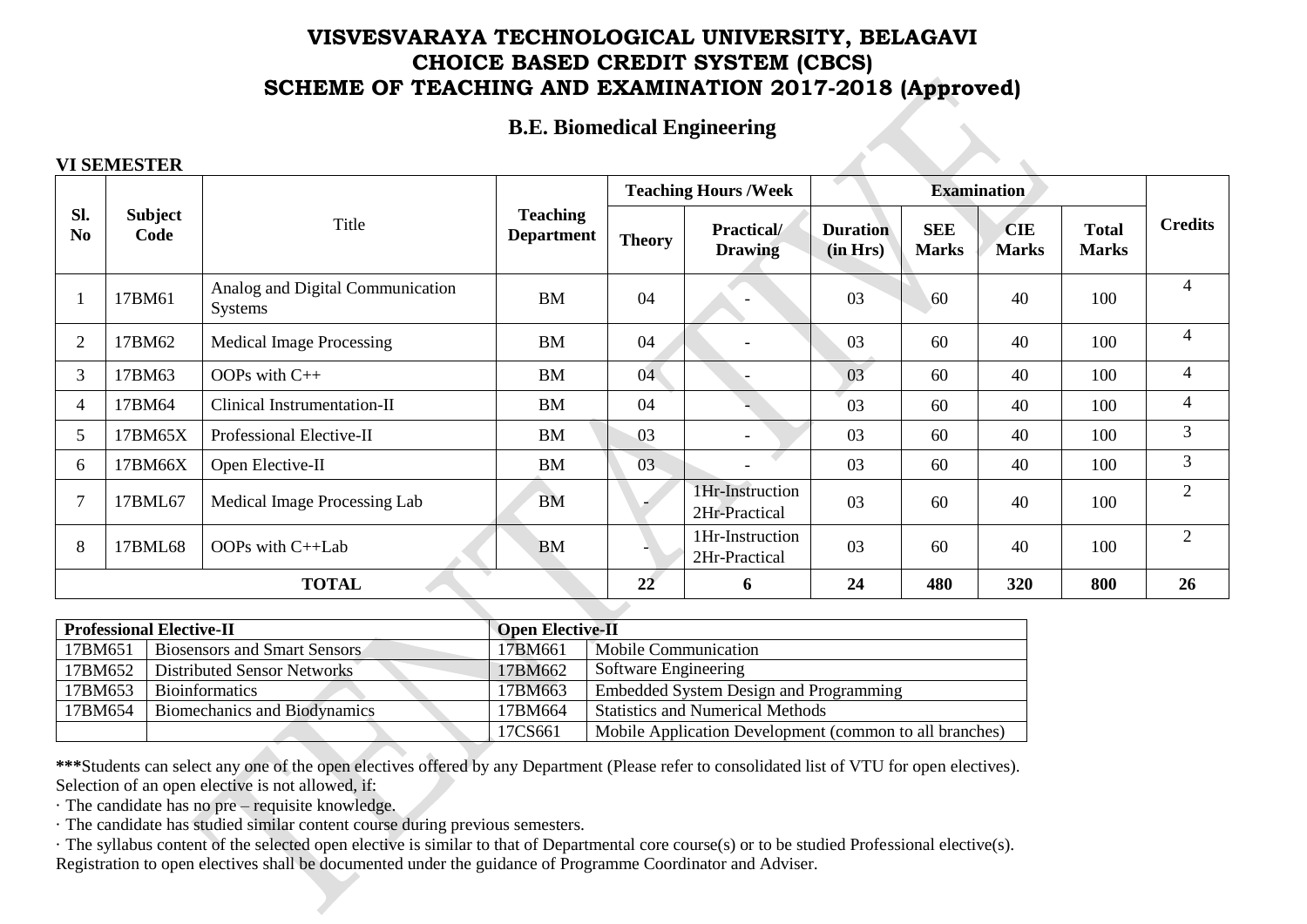# **B.E. Biomedical Engineering**

 $\rightarrow$ 

### **VII SEMESTER**

|                       |                        |                                                         |                                      |                          | <b>Teaching Hours / Week</b>         |                             |                            | <b>Examination</b>         |                              |                |
|-----------------------|------------------------|---------------------------------------------------------|--------------------------------------|--------------------------|--------------------------------------|-----------------------------|----------------------------|----------------------------|------------------------------|----------------|
| Sl.<br>N <sub>0</sub> | <b>Subject</b><br>Code | Title                                                   | <b>Teaching</b><br><b>Department</b> | <b>Theory</b>            | <b>Practical</b> /<br><b>Drawing</b> | <b>Duration</b><br>(in Hrs) | <b>SEE</b><br><b>Marks</b> | <b>CIE</b><br><b>Marks</b> | <b>Total</b><br><b>Marks</b> | <b>Credits</b> |
|                       | 17BM71                 | <b>Biomedical Digital Signal Processing</b>             | <b>BM</b>                            | 04                       | $\overline{\phantom{a}}$             | 03                          | 60                         | 40                         | 100                          | 4              |
| $\overline{2}$        | 17BM72                 | <b>Computer Communication Networks in</b><br>Healthcare | <b>BM</b>                            | 04                       |                                      | 03                          | 60                         | 40                         | 100                          | 4              |
| 3                     | 17BM73                 | <b>ARM Processor</b>                                    | <b>BM</b>                            | 04                       |                                      | 03                          | 60                         | 40                         | 100                          | 4              |
| $\overline{4}$        | 17BM74X                | Professional Elective-III                               | <b>BM</b>                            | 03                       |                                      | 03                          | 60                         | 40                         | 100                          | 3              |
| 5                     | 17BM75X                | Professional Elective-IV                                | <b>BM</b>                            | 03                       | $\blacksquare$                       | 03                          | 60                         | 40                         | 100                          | 3              |
| 6                     | 17BML76                | <b>Biomedical DSP Lab</b>                               | <b>BM</b>                            |                          | 1Hr-Instruction<br>2Hr-Practical     | 03                          | 60                         | 40                         | 100                          | $\overline{2}$ |
|                       | 17BML77                | <b>ARM Processor Lab</b>                                | <b>BM</b>                            |                          | 1Hr-Instruction<br>2Hr-Practical     | 03                          | 60                         | 40                         | 100                          | 2              |
| 8                     | 17BMP78                | Project Work Phase-I + Project Seminar                  | <b>BM</b>                            | $\overline{\phantom{a}}$ | 03                                   | $--$                        | $--$                       | 100                        | 100                          | 2              |
|                       |                        | <b>TOTAL</b>                                            |                                      | 18                       | 9                                    | 21                          | 420                        | 380                        | 800                          | 24             |

|         | <b>Professional Elective-III</b>         | <b>Professional Elective-IV</b> |                                       |
|---------|------------------------------------------|---------------------------------|---------------------------------------|
| 17BM741 | Database Management System in Healthcare | 17BM751                         | <b>Biostatistics</b>                  |
| 17BM742 | Medical Informatics and Expert Systems   | 17BM752                         | Lasers and Optical Fibers in Medicine |
| 17BM743 | Hardware-Software Co-design              | 17BM753                         | Ergonomics                            |
| 17BM744 | <b>Biometric Systems</b>                 | 17BM754                         | Big-data and Cloud Computing          |

 **Project Phase – I and Project Seminar:** Comprises of Literature Survey, Problem identification, Objectives and Methodology. CIE marks shall be based on the report covering Literature Survey, Problem identification, Objectives and Methodology and Seminar presentation skill.